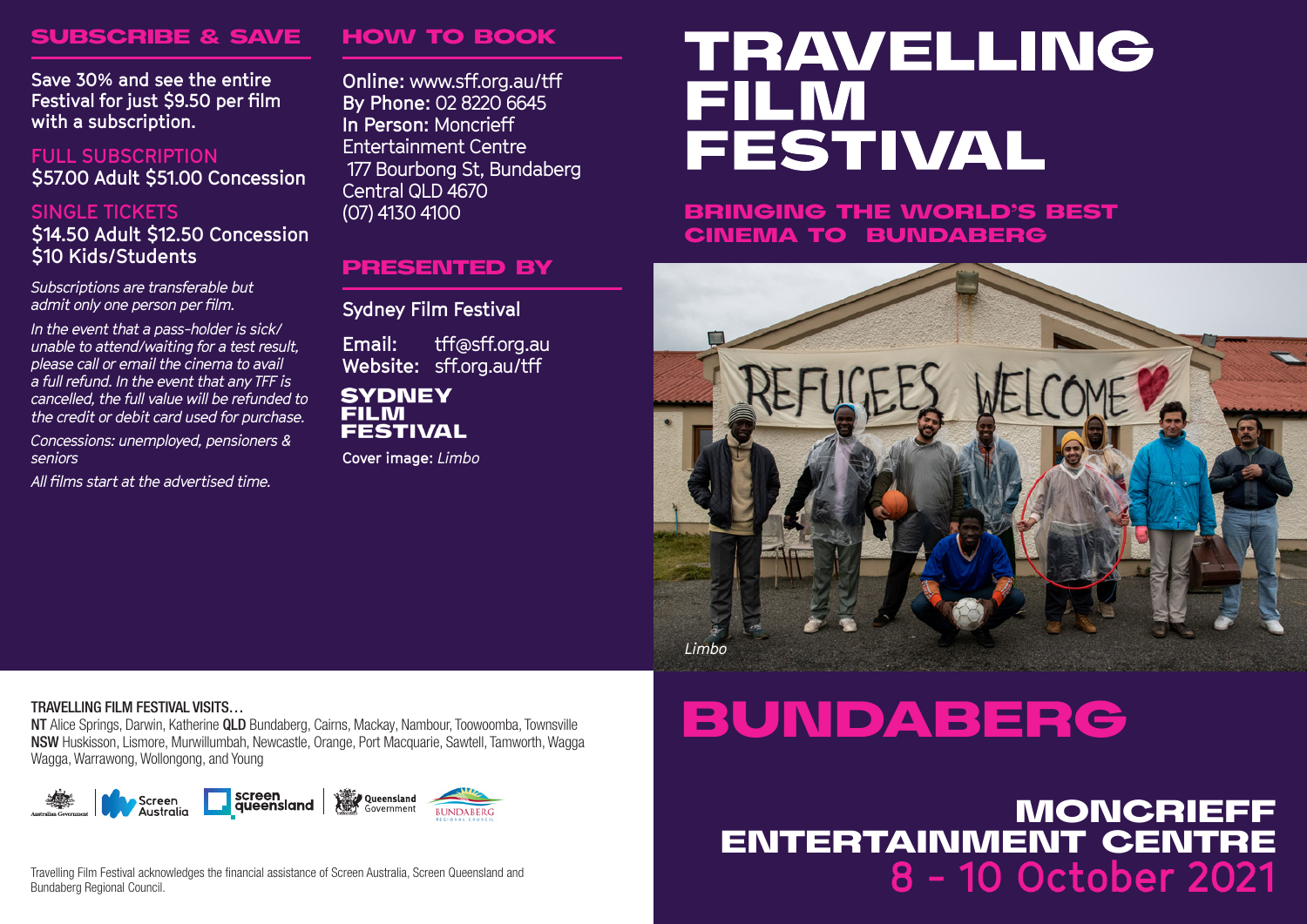# **SCHEDULE**

**FRIDAY 8 OCT 7:00 PM LIMBO** (M)

# **SATURDAY 9 OCT**

**1:15 PM EIFFEL** (M) **4:30 PM NEXT DOOR** (M) Screens with short film **DWARF PLANET** (M15+) **7:30 PM ROSA'S WEDDING** (M) Screens with short film **DEAFYING GRAVITY** (M)

# **SUNDAY 10 OCT**

**1:15 PM SKIES OF LEBANON (PG**)

**4:30 PM PERSONA NON GRATA (M**) Screens with short film **TOUGH** (MA15+)

# STAY IN TOUCH

**Keep up to date with program and tour announcements, giveaways and more!**



**/travellingfilmfestival #travellingfilmfestival**



**@travellingfilmfestival**



Travelling Film Festival YouTube

Sign up to TFF eNews at **sff.org.au/tff** to receive the full program straight to your inbox

# OPENING FILM: LIMBO



# **FRIDAY 8 OCT 7:00 PM**

*Directed by Ben Sharrock | UK | In Arabic with English subtitles | 104 mins | M* 

**OFFICIAL SELECTION :** CANNES FILM FESTIVAL 2020

Promising young Syrian musician Omar is one of a group of refugees stuck on a remote Scottish island in this hilarious and poignant award-winner and BAFTA nominee.

Separated from his family, Omar shares a home with fellow refugees as they await word on their asylum requests.

So godforsaken is this island that one of Omar's flatmates says of the mobile reception: "You know, there was a better signal in the middle of the Mediterranean." And then there are the locals to deal with. The new arrivals are compelled to attend bizarre "cultural awareness" classes run by Helga (Sidse Babett Knudsen, *Borgen*, *The Duke of Burgundy*, SFF 2015) and Boris (Kenneth Collard).

It's the kind of island where young people in a car accost Omar – saying he is a potential terrorist and rapist – and then offer him a lift to avoid the rain. In this state of limbo Omar and his friends somehow manage to maintain hope as their previous identities are gradually diminished. With his second film, a hit at festivals around the world, Sharrock uses wit, sharp observation and a great cast to shed light on people whose individuality seldom receives the attention so tenderly shown here.

"Witty, poignant, marvellously composed and shot, moving and even weirdly gripping" – THE GUARDIAN